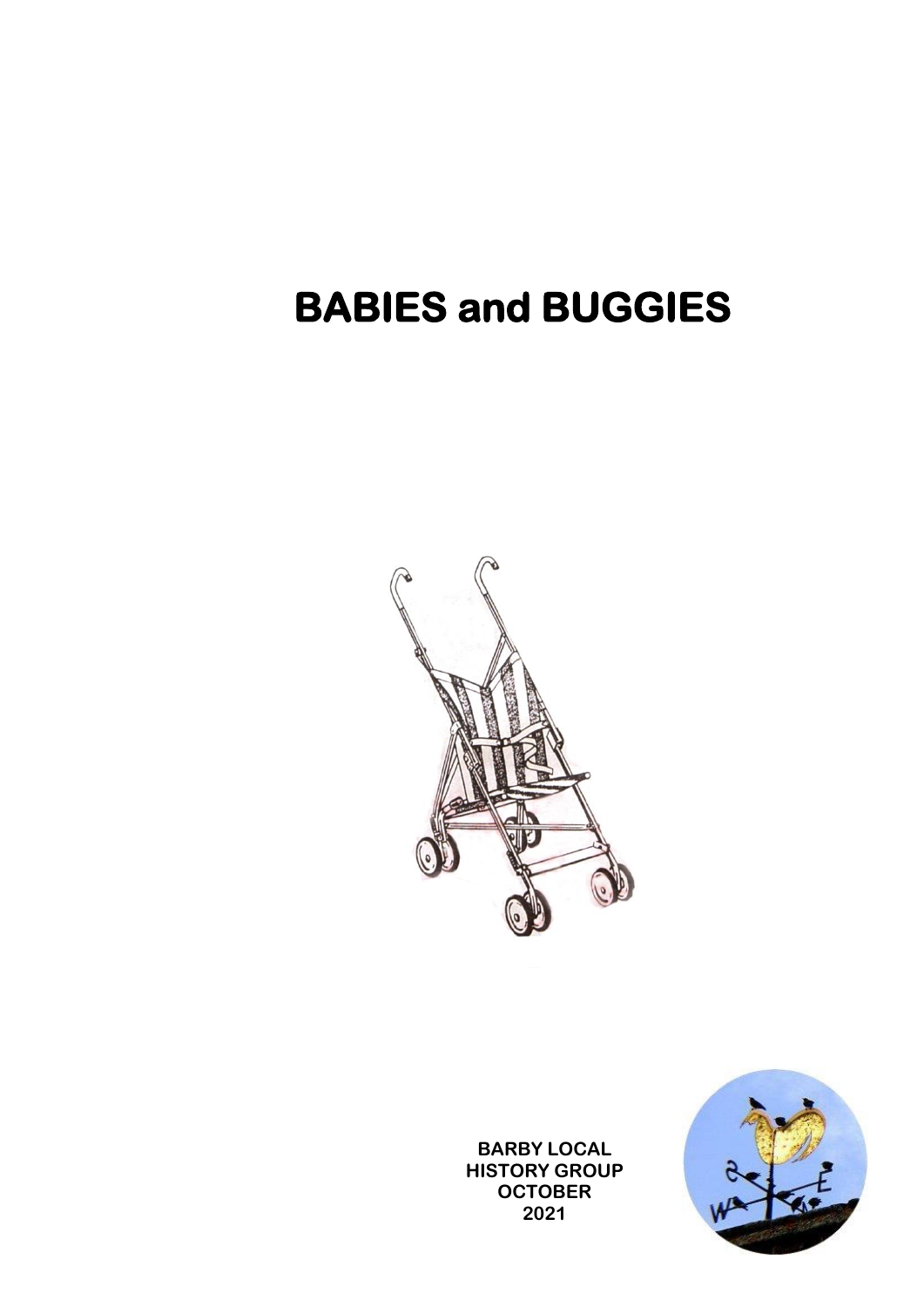## **BABIES and BUGGIES**

## **by Ann Luntley**

We bought our first house and moved to Barby in March 1965, six months before the birth of our first child. Castle Mound had just been finished and we were among the last to move in. The prevailing style of architecture at this time was a square box, and we immediately fell for the different styling of these chalet bungalows.

Almost all the houses were occupied by young married couples, so in due course along came a steady stream of children. We young mothers were fortunate then as most of us had our babies at home; only if there were complications or if you preferred did you go to hospital for the birth. Then, as now, this entailed a fair journey, either to the Barratt at Northampton or to St Mary's at Harborough Magna. Only later did St Cross at Rugby have its own maternity unit, which has since closed, offering now the only alternative of University Hospital, Coventry.

Our two local midwives were based at Crick and they made the regular rounds of the villages to see their pregnant patients. (There was another midwife at West Haddon if ours were off duty and we needed one quickly.) They visited us regularly before the birth, attended us during it (mine usually seemed to be at night!) and for a couple of weeks afterwards. It was so reassuring to have the continuity of care from someone you were used to. Sometimes student midwives came too, and my second child, who arrived in rather a hurry, was delivered by one who no doubt was glad to add him to her tally on her way to qualification.

It was around this time that the new village school in Daventry Road was built to cater for the increasing number of children in the village. I vividly remember one summer Sunday after lunch looking out of our dining room window and counting 28 children playing out in the road on bikes, with prams etc, none of them over 5, many of whom had a baby sibling at home.

Six of the 28 houses in the Mound are still occupied by the original purchasers nearly 40 years later, and several more by the second purchaser. Most of the houses have been altered and extended in that time. The style lent itself to the insertion of a dormer roof extension, there was ample space for further rooms or conservatories on the back, and even in a few cases for the enclosure of the front porch to extend the property. My husband Robert built our roof extension himself when the birth of our fourth child made space rather tight indoors! This saved us quite a lot of money and, being an electrician by trade, he was well used to the practical side of building.

Most of the young mothers stayed at home and looked after their children while they were small. There was plenty of social life during the day: coffee mornings, playschool, walking with friends round the local roads or up to the school, working in the allotments or your garden. Very few of us had a car of our own as our husbands used the one family car for work.